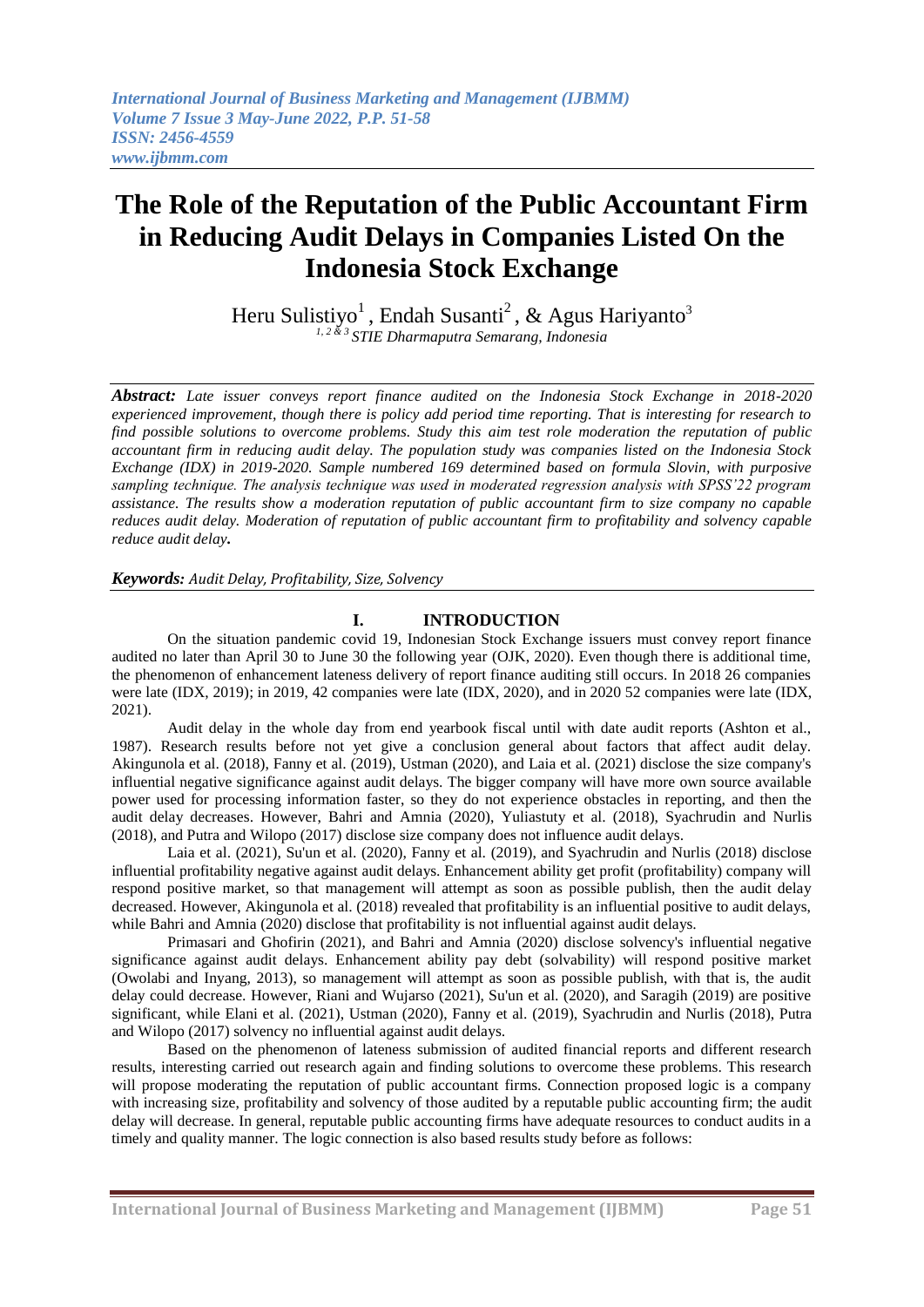- 1. The reputation of public accountant firms moderates influences the size company to audit delay with direction negative (Astuti and Puspita, 2020; Rosalia et al., 2019; and Ratnasari, 2018). Direction negative indicates that auditor reputation can reduce the effect of firm size on audit delay.
- 2. The reputation of public accountant firms moderate influences profitability against audit delay with direction negative (Elvienne and Apriwenni, 2020; Astuti and Puspa, 2020). The negative direction indicates that the auditor's reputation can reduce the effect of profitability on audit delay.
- 3. The reputation of public accountant firms moderates influences solvency against audit delay with direction negative (Elvienne and Apriwenni, 2020). The negative direction indicates that the auditor's reputation can reduce the effect of solvency on audit delay.

Based on the phenomenon and research gap or different results studied before. Problems that will test return is " what " reputation of public accountant firm capable moderate influence size company, profitability and solvency, so the audit delay decreased?".

# **II. REVIEW OF LITERATURE AND COLLECTING HYPOTHESES**

## **2.1. The Effect of Firm Size on Audit Delay.**

If the larger the company's size, the greater the resources (Choi et al., 2013). Company resources are tangible and intangible assets (Wernerfelt, 1984). Resources: sophisticated information technology and operating systems and skilled personnel are resources that allow the processing and producing information quickly and accurately. So that business reporting can be presented in real-time. On the other hand, investors closely monitor large-scale companies (Gustini, 2020). These two conditions make large companies publish information about their performance quickly. The explanation this in line with study Akingunola et al. (2018), Fanny et al. (2019), Ustman (2020), and Laia et al. (2021), who revealed that the size of a company is influential negative significant in delaying audits. Connection negative indicates that the more big size company, then the audit delay decreases because of the more big company own source sufficient power in processing information. On base prediction, hypothesis 1(H1): **size company influential negative to delay audits.**

#### **2.2. Effect of Profitability on Audit Delay.**

Profitability reflects net return from all policy financing and decisions operations (Brigham and Houston, 2009). Profitability tall is news good to interested parties because that information the will be delivered more quickly (Fanny et al., 2019). Opinion the per results research by Laia et al. (2021), Su'un et al. (2020), Fanny et al. (2019), and Syachrudin and Nurlis (2018) stated that profitability influential negative significant against audit delays. Connection negative indicates enhancement profitability impact reduce audit delay. Based on that, hypothesis 2 (H2): **profitability is an influential negative to delaying audits.**

#### **2.3. The Effect of Solvency on Audit Delay.**

Solvency is the company's ability to meet short- and long-term obligations (Jeleel and Olayiwola, 2017). Publishing debt in total big show signal positive investor confidence (Owolabi and Inyang, 2013), and because of that, management will publish appropriate time. Explanation the in line with research conducted by Primasari and Ghofirin (2021), and Bahri and Amnia (2020), which states that solvency influences negative significant to delaying audits. Connection negative indicates enhancement solvency will reduce audit delay. Based on that, hypothesis 3 (H3), **solvency is an influential negative to delaying audits***.*

#### **2.4. Reputation of Public Accountant Firm Moderate Influence Size Company Against Audit Delay.**

Public accountant firms (PAF) whose own reputation will reduce the length of audit delay because they own good finance to obtain material and human resources in completing audit procedures (Elvienne and Apriwenni, 2019), so that report auditing can finish on time. On the other hand, more big companies will speed up the drafting process of reporting finance audits because they are controlled strictly by investors and authorities. So that the more big size company audited by the PAF reputable, then the audit delay will be the more decreased. Prediction of the results of research by Astuti and Puspita (2020), Rosalia et al. (2019), and Ratnasari (2018) reveal that PAF reputation moderates the effect of firm size on audit delay in a negative direction. A negative direction indicates that PAF's reputation is capable lower the effect of firm size on audit delay. On base prediction, then hypothesis 4 (H4): **the reputation of a public accountant firm capable of moderate influence size company to delay audits***.*

#### **2.5. Reputation of Public Accountant Firm Moderate Influences Profitability Against Audit Delays.**

Companies with high levels of profitability have high incentives to complete audit reports on their finances fast. A company with the level of profitability tall could use an office accountant reputable public fine, so it could complete more audits fast because the audit delay is reduced.

Election service PAFs reputed tend to be trusted by investors because they will do more audits good. Research conducted by Elvienne and Apriwenni (2019) shows that with the use of reputable PAF services, time faster audit completion. So that it can increase the impact of profitability on audit delay. Elvienne and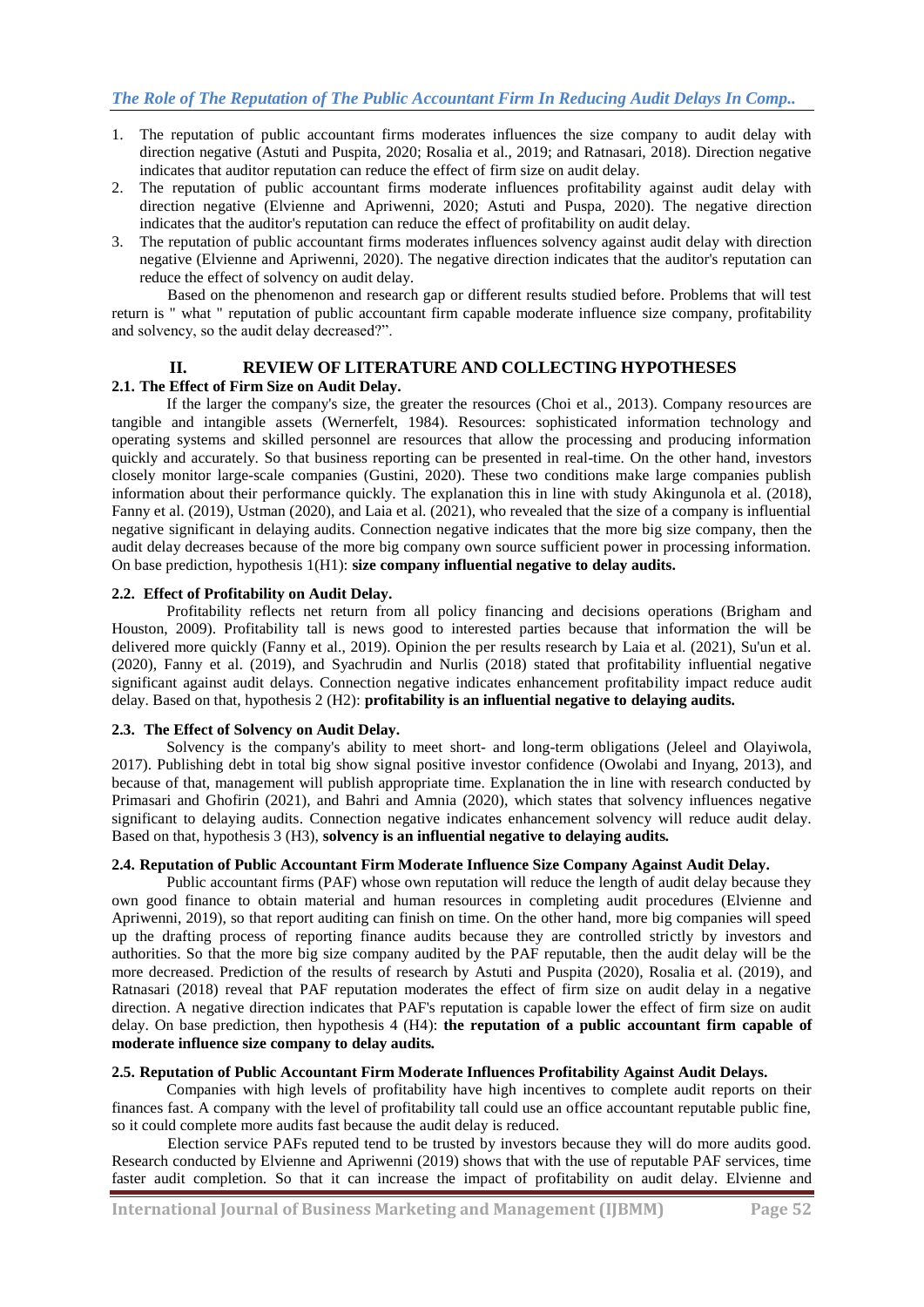Apriwenni (2020) also revealed that PAF reputation moderates influence profitability against audit delay with direction negative. A negative direction indicates PAF's reputation is capable lower the effect of profitability on audit delay. On base prediction that then hypothesis 5 (H5)**:** reputation of public accountant firm capable moderate influence profitability to delay audits.

#### **2.6. Reputation of Public Accountant Firm Moderate Influences Solvency Against Audit Delays.**

Companies with a high solvency risk financial consequences and difficulty finance, so election PAF is reputable to complete the audit report finance can be done effectively and efficiently. Besides, it has more flexibility big for reducing untimely publishing report finance auditing. Elvienne and Apriwenni (2019) reveals that the use of service office accountant reputable (PAF) could weaken the impact of solvency on audit delay. Elvienne and Apriwenni (2020) disclose that PAF's reputation moderates the effect of solvency on audit delay. The negative direction indicates that the auditor's reputation can reduce the effect of profitability on audit delay. On base prediction then, hypothesis 6 (H6): the reputation of public accountant firm capable of moderate influence solvency to delay audits.

Based on the above description, then could depict the framework think study as follows: **Figure 1. Research Framework**



Source: developed in the study this (2021)

# **III. RESEARCH METHOD.**

Population in a study is companies listed on the Indonesia Stock Exchange (IDX) in 2019 amounted to 796 companies, and in 2020 there were 786 companies. Sample the number of 180 is determined based on formula Slovin, while method take it with purposive sampling*.* However, after processing, 11 data were deleted because they were categorized as extreme, so the last number that was processed was 169 samples.

Data obtained from publication reports on finance companies listed on the Indonesia Stock Exchange (IDX) are accessed through IDX (Indonesia Stock Exchange), namely: www.IDX.co.id. The method used to collect data in a study is documentation or studies library. As for technique analysis used is a pure moderated interaction model and formulated as follows:

AD=  $\alpha + \beta_1$  Size+ $\beta_2$  ROA+ $\beta_3$  DER+ $\beta_4$  Size\*REP+ $\beta_5$  ROA\*REP+ $\beta_6$  DER\*REP+e Description :

| Description: |                             |                                                                                                                                                                                                                   |
|--------------|-----------------------------|-------------------------------------------------------------------------------------------------------------------------------------------------------------------------------------------------------------------|
| AD           |                             | : Delay Audits, period time completion of the audit, from date year, closed book until<br>publication report finance audited by auditors (Ashton et al., 1987)                                                    |
| <b>Size</b>  |                             | : Ln Assets (Akingunola, et al., 2018)                                                                                                                                                                            |
| <b>ROA</b>   |                             | : Profitability proxied Return On Assets (ROA)= profit divided by total assets in<br>percentage (Brigham & Houston, 2009)                                                                                         |
| <b>DER</b>   |                             | Solvency proxied Debt to Equity Ratio (DER)= debt shared equity (Brigham & Houston,<br>2009)                                                                                                                      |
| <b>REP</b>   |                             | : The reputation of a Public Accountant Firm, measured with a dummy variable, to which<br>PAF is affiliated with PAF The Big Four given code 1, while PAF Non-Big Four given<br>code $0$ (Aronmwan et al., 2013). |
| $UP * REP$   | $\mathbb{R}^{\mathbb{Z}}$   | Interaction Among size companies with PAF's reputation                                                                                                                                                            |
| $ROA * REP$  | $\mathbb{R}^{\mathbb{Z}}$   | Interaction Between profitability with PAF's reputation                                                                                                                                                           |
| DER * REP    | $\mathcal{I}^{\mathcal{I}}$ | Interaction Between solvency with PAF's reputation                                                                                                                                                                |
|              |                             |                                                                                                                                                                                                                   |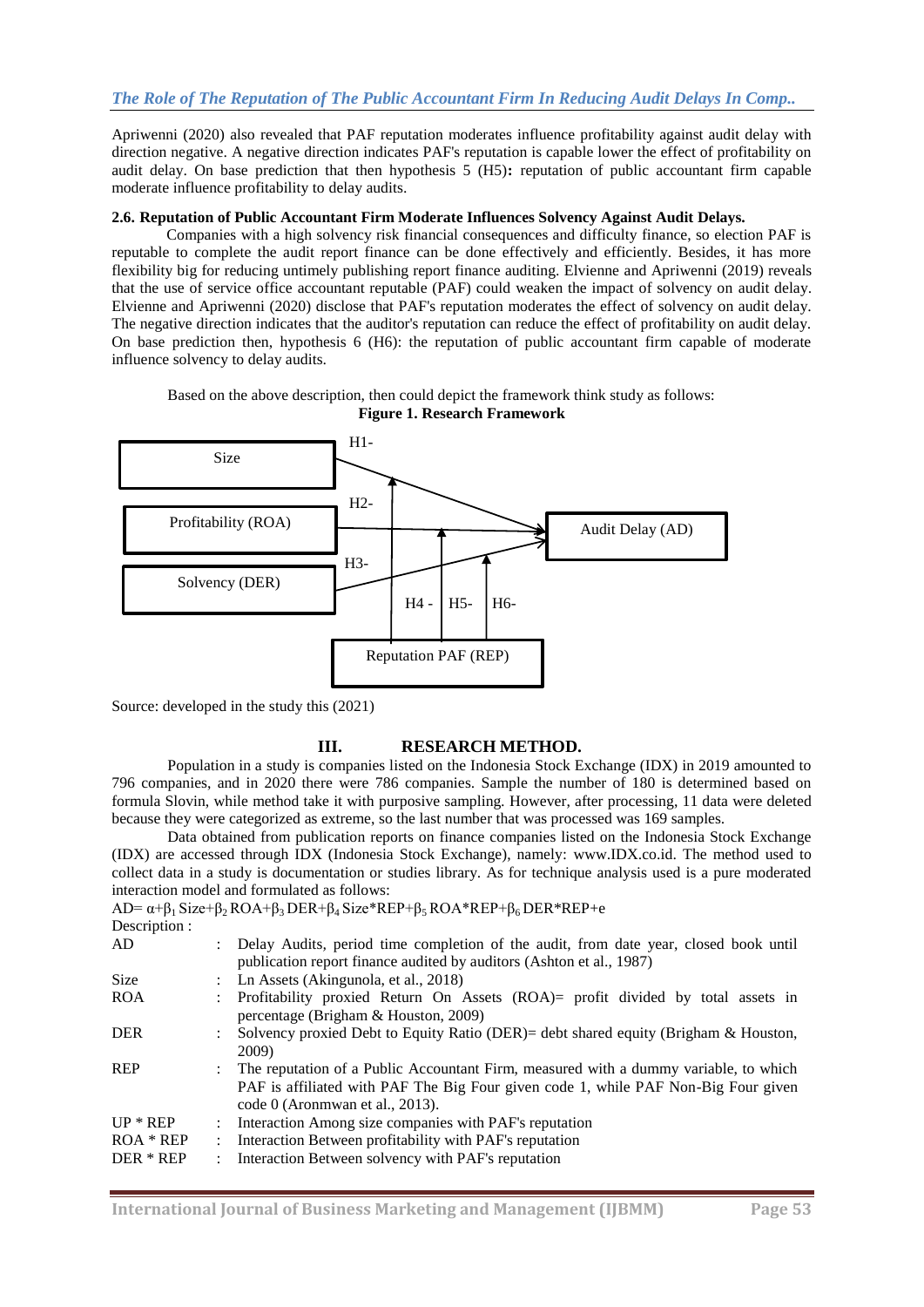# **IV. RESULTS AND DISCUSSION.**

## **4.1. Assumption Test Results Classic Multiple Linear Regression.**

Assumption tests for classic multiple linear regression include normality test, heteroscedasticity test, multicollinearity test and autocorrelation test (Ghozali, 2018). Test the normality of the data using a histogram graph with normal criteria; if the bar chart data is within the arch curve (Ghozali, 2018) results, the histogram graph in figure 2 shows criteria so that the research data is normal.

#### **Figure 2 Histogram Graph**

# Dependent Variable: AD 39 Эè Frequency 15 ŧ٥ **Regression Standardized Residual**



Free test heteroscedasticity use scatterplot graph with criteria if dot-dot spread above and below axis 0, and not shape pattern certain, then the regression model free from the problem of heteroscedasticity (Ghozali, 2018), results in the scatterplot graph in figure 3 shows criteria, then the regression model free from the problem of heteroscedasticity.







Multicollinearity problem-free test use criteria the tolerance value is above 0.1, and the VIF value is less than 10 (Ghozali, 2018); table 1 shows the criteria, then the regression model multicollinearity problemfree.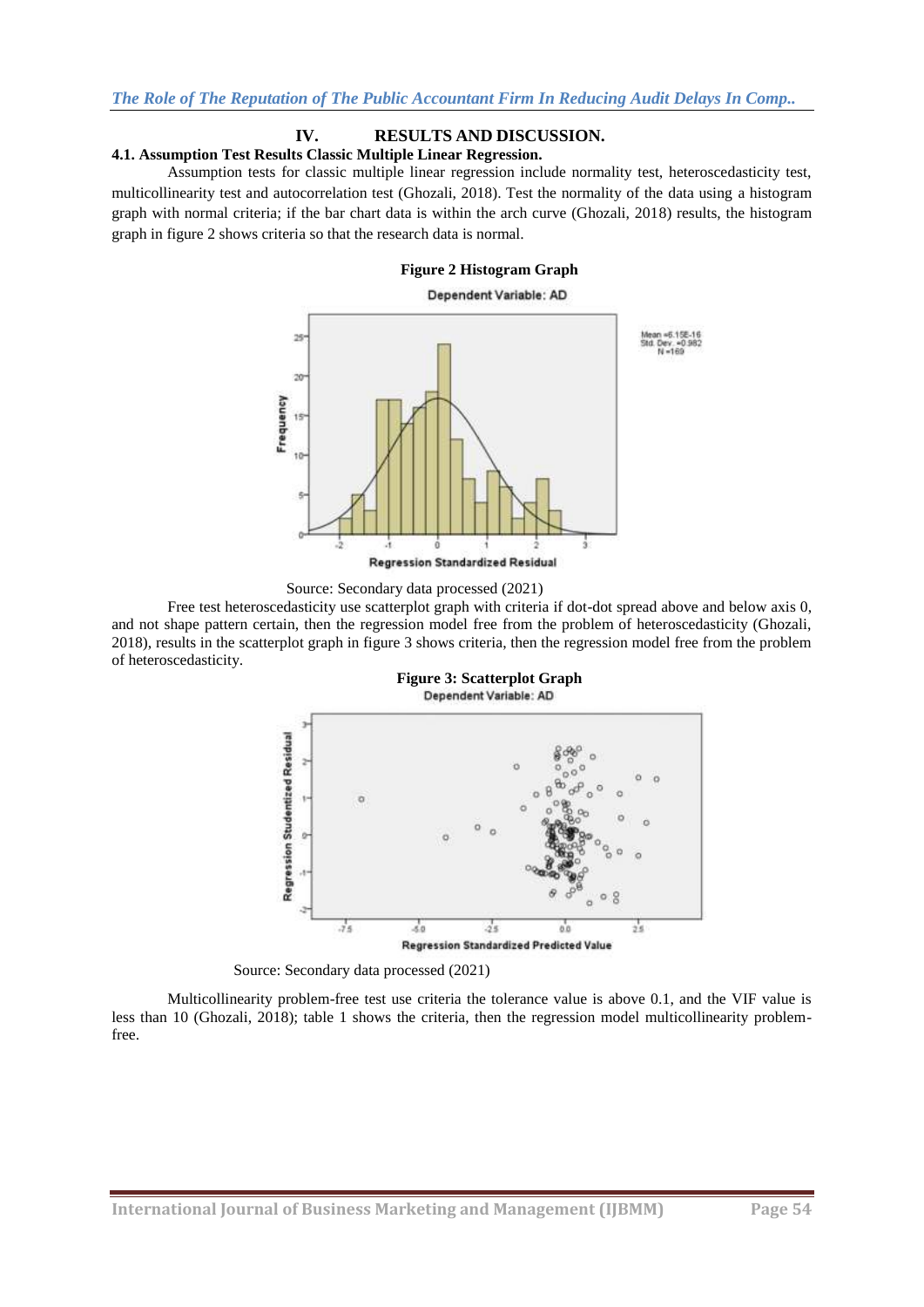*The Role of The Reputation of The Public Accountant Firm In Reducing Audit Delays In Comp..*

| Table 1: Coefficients <sup>a</sup> |                           |                                |            |                              |          |      |                                |            |  |
|------------------------------------|---------------------------|--------------------------------|------------|------------------------------|----------|------|--------------------------------|------------|--|
|                                    |                           | Unstandardized<br>Coefficients |            | Standardized<br>Coefficients |          |      | <b>Collinearity Statistics</b> |            |  |
| Model                              |                           | B                              | Std. Error | Beta                         | t        | Sig. | Tolerance                      | <b>VIF</b> |  |
| 1                                  | (Constant)                | 26,539                         | 19,299     |                              | 1.375    | 171  |                                |            |  |
|                                    | LN UP                     | .934                           | .723       | .098                         | 1,292    | .198 | .969                           | 1.032      |  |
|                                    | <b>ROA</b>                | 30,638                         | 28,288     | .088                         | 1.083    | .280 | .836                           | 1.196      |  |
|                                    | <b>DER</b>                | .025                           | .827       | .003                         | .030     | .976 | .694                           | 1,440      |  |
|                                    | UP PAF                    | .955                           | .306       | .400                         | 3.124    | .002 | .340                           | 2,944      |  |
|                                    | <b>ROA PAF</b>            | $-195.478$                     | 78.157     | $-.246$                      | $-2.501$ | .013 | .575                           | 1,740      |  |
|                                    | DER PAF                   | $-5.388$                       | 1,633      | $-.409$                      | $-3,300$ | .001 | .361                           | 2,771      |  |
|                                    | a. Dependent Variable: AD |                                |            |                              |          |      |                                |            |  |

Source: Secondary data processed (2021)

Autocorrelation problem-free test use criteria Durbin Watson's value is between -2 and +2 (Santoso, 2018), and table 2 shows Durbin Watson's value is 1.236, so the regression model is free of autocorrelation problems.

|  |  |  |  |  | <b>Table 2: Model Summary</b> |  |
|--|--|--|--|--|-------------------------------|--|
|--|--|--|--|--|-------------------------------|--|

|                                                                      |                   |          | Adjusted R | Std. An error in the |               |  |  |  |
|----------------------------------------------------------------------|-------------------|----------|------------|----------------------|---------------|--|--|--|
| Model                                                                | R                 | R Square | Square     | Estimate             | Durbin-Watson |  |  |  |
|                                                                      | .316 <sup>a</sup> | .100     | .067       | 27.475               | .,236         |  |  |  |
| a. Predictors: (Constant), DER_REP, ROA_REP, LN_UP, ROA, DER, UP_REP |                   |          |            |                      |               |  |  |  |
| b. Dependent Variable: AD                                            |                   |          |            |                      |               |  |  |  |

Source: Secondary data processed (2021)

# **4.2. Model Feasibility Results.**

Model feasibility test using criteria less sig value of 0.05 (Ghozali, 2018), and table 3 shows sig value 0.012 so that the regression model is worthy of using.

| Table 3: ANOVA <sup>a</sup>                                          |                                                                   |                |    |             |   |      |  |  |  |
|----------------------------------------------------------------------|-------------------------------------------------------------------|----------------|----|-------------|---|------|--|--|--|
| Model                                                                |                                                                   | Sum of Squares | df | Mean Square | F | Sig. |  |  |  |
|                                                                      | .012 <sup>b</sup><br>2022,985<br>14160,898<br>Regression<br>2,676 |                |    |             |   |      |  |  |  |
| 121727.350<br>756,070<br>Residual<br>161                             |                                                                   |                |    |             |   |      |  |  |  |
|                                                                      | 135888.249<br>168<br>Total                                        |                |    |             |   |      |  |  |  |
| a. Dependent Variable: AUDIT DELAY                                   |                                                                   |                |    |             |   |      |  |  |  |
| b. Predictors: (Constant), DER_REP, ROA_REP, LN_UP, ROA, DER, UP_REP |                                                                   |                |    |             |   |      |  |  |  |

Source: Secondary data processed (2021)

# **4.3. Hypothesis Test Results.**

The MRA (Moderated Regression Analysis) test determines if variable moderation will strengthen or weaken the connection between variable independent to variable dependent. MRA test results such as table 1 show:

1. Significance value size company (LN\_UP) of 0.198 is greater than 0.05; then it is not significant, so the size company is not influential to audit delay; thus, hypothesis 1 is rejected. This thing is because great size company nor small have the same pressure on delivery report finance. Besides, the auditor has the assumption that in the audit process, whatever total assets owned company will check in the same way, appropriate with procedure auditing in Standard Professional Accountant Public (SPAP). Research results from this are in line with research conducted by Bahri and Amnia (2020), Yuliastuty et al. (2018), Syachrudin and Nurlis (2018), and Putra and Wilopo (2017), which state that the size company is not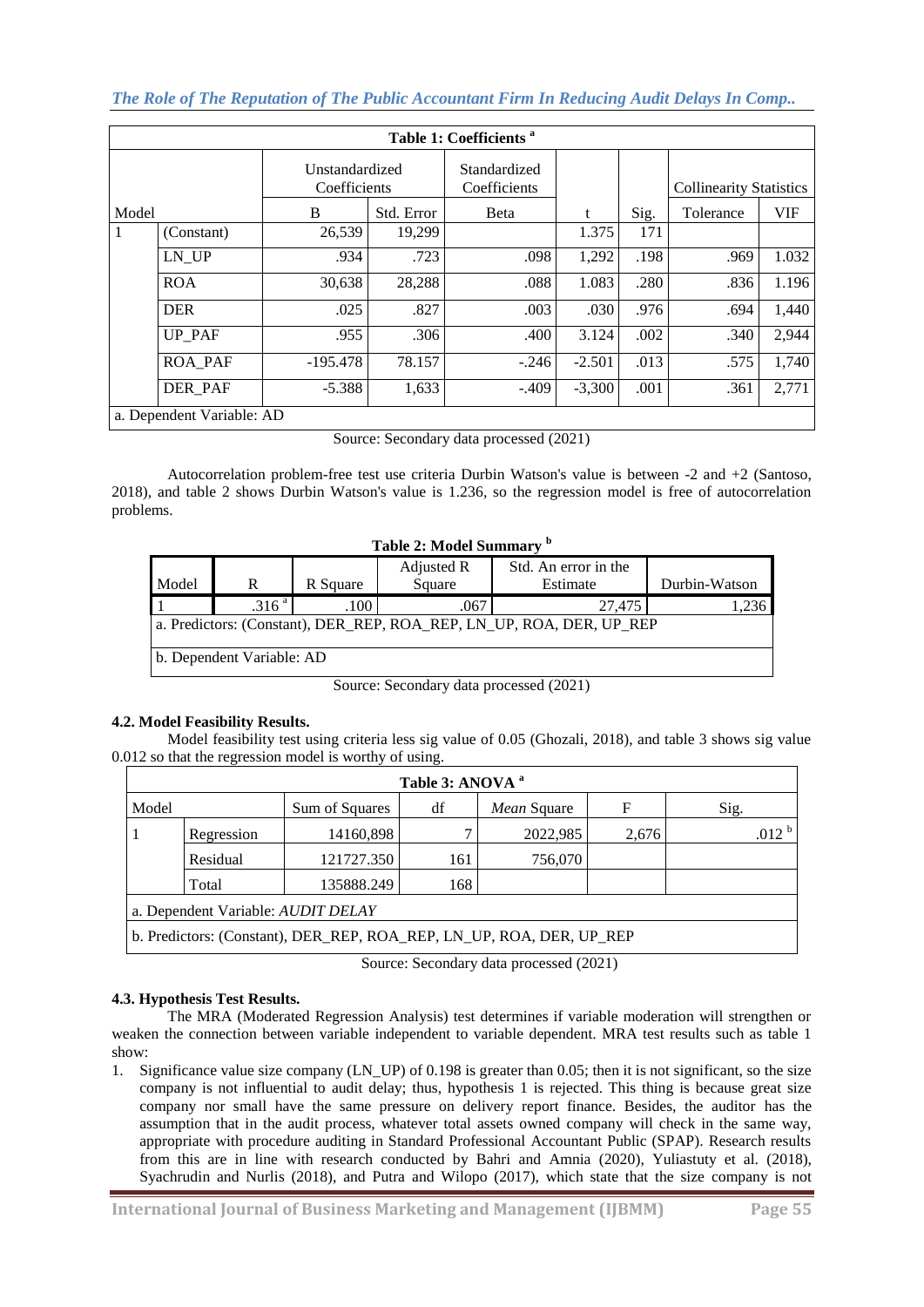influential in delaying audits. However, the resulting study this opposite to research conducted by Akingunola et al. (2018), Fanny et al. (2019), Ustman (2020), and Laia et al. (2021), which state that the size company influences negative Delay Audits.

- 2. Significance value profitability (ROA) of 0.280 is greater than 0.05, then it is not significant, so profitability is not influential to audit delay; thus, hypothesis 2 is rejected. This is because companies that have profitability high or low no difference in audit completion. Every company will speed up publication report finance. Because of the company's obligations and term-time same publication per set in authority. These research results align with research conducted by Bahri and Amnia (2020), which states that audit delays do not influence profitability. This is caused by the audit process company with a low profitability margin is not far different from a company with high-level profitability. In other words, that achievement profitability no becomes an obstacle in the auditing process. However, research is the opposite with research conducted by Laia et al. (2021), Su'un et al. (2020), Fanny et al. (2019), and Syachrudin and Nurlis (2018). They stated that profitability is an influential negative against audit delays.
- 3. Significance value solvency (DER) of 0.976 is greater than 0.05, then it is not significant, so solvency is not influential to audit delay; thus, hypothesis 3 is rejected. This is because the level of debt or high obligation no always impacts negatively to company. Because if the company could manage debt with a good, efficient, and precise target, then the company's profit will be permanent good and not will become a problem difficulty for internal finance company (Wardani et al., 2020). So that in the audit process carried out, no will slow down publication report finance. The appointed auditor is already prepared enough time to implement the audit process. Study this in line with research conducted by Elani et al. (2021), Ustman (2020), Fanny et al. (2019), Syachrudin and Nurlis (2018), and Putra and Wilopo (2017), which states that solvency no influential against audit delays. However, research this not in line with research conducted by Primasari and Ghofirin (2021), and Bahri and Amnia (2020), which states that solvency is an influential negative against audit delays.
- 4. Significance value interaction size company\*PAF reputation (UP\_REP) of 0.002 smaller than 0.05, it is significant, however coefficient regression marked positive, so that reputation office accountant public precisely strengthen enhancement influence size company to audit delay*,* with thus hypothesis 4 is rejected. Enhancement audit delay is possible because the company scale big own complex operations and information, then need longer audit times. Study this in line with Elvienne and Apriwenni (2020) research, which states that PAF 's reputation cannot moderate influence the size company against audit delays. However, the study this not in line with research conducted by Astuti and Puspita (2020), Rosalia et al. (2019), and Ratnasari (2018), which states that PAF's reputation is capable of moderate influence the size company against audit delays.
- 5. Significance value interaction profitability\*PAF reputation (ROA\_REP) of 0.013 more small than 0.05, then significant, coefficient regression marked negative, so that reputation office accountant public capable weaken influence profitability to audit delay, with thus hypothesis 5 is accepted. It has caused because a company with profitability height also has incentive taller for complete report the audit faster. Election office accountants the public who could give service best for guard trust and satisfied clients. Because if profitability something company height, that is news good (good news) for holder stock, so should be published with soon Likewise the use of office accountant reputable public will add trust user report finance. Study this in line with research conducted by Elvienne and Apriwenni (2020), and Astuti and Puspa (2020), which states that the reputation of office accountants is public capable of moderate influence profitability against audit delays.
- 6. Significance value interaction solvency\*PAF reputation (DER\_REP) of 0.001 smaller than 0.05, then significant, coefficient regression marked negative, so that reputation office accountant public capable weaken influence solvency to Audit Delay, with thus hypothesis 6 is accepted. Publishing debt in total big show signal positive to investor confidence, in addition to that use office accountant public give investor confidence, because that very maybe audit delay decreased. Research results from this are in line with research conducted by Elvienne and Apriwenni (2020) which states that the reputation of office accountants public capable of moderate influence solvency against audit delays.

# **V. CONCLUSION**

Conclusion: This is a partial-sized company, profitability and solvency are not influential in delaying audits. Reputation public accountant firms are not capable of moderate influence size companies to delay audits. Reputation public accountant firm capable of moderate influence profitability to delay audits. Reputation public accountant firm capable of moderate influence solvency to delay audits.

Limitations of study this is period of research user only two years, namely 2019-2020, and the adjusted R square value in the study is only 6.7%, meaning that the independent variables (company size, ROA and DER) are only able to explain 6.7% of variation audit delay, while the remaining 93.3% is explained by other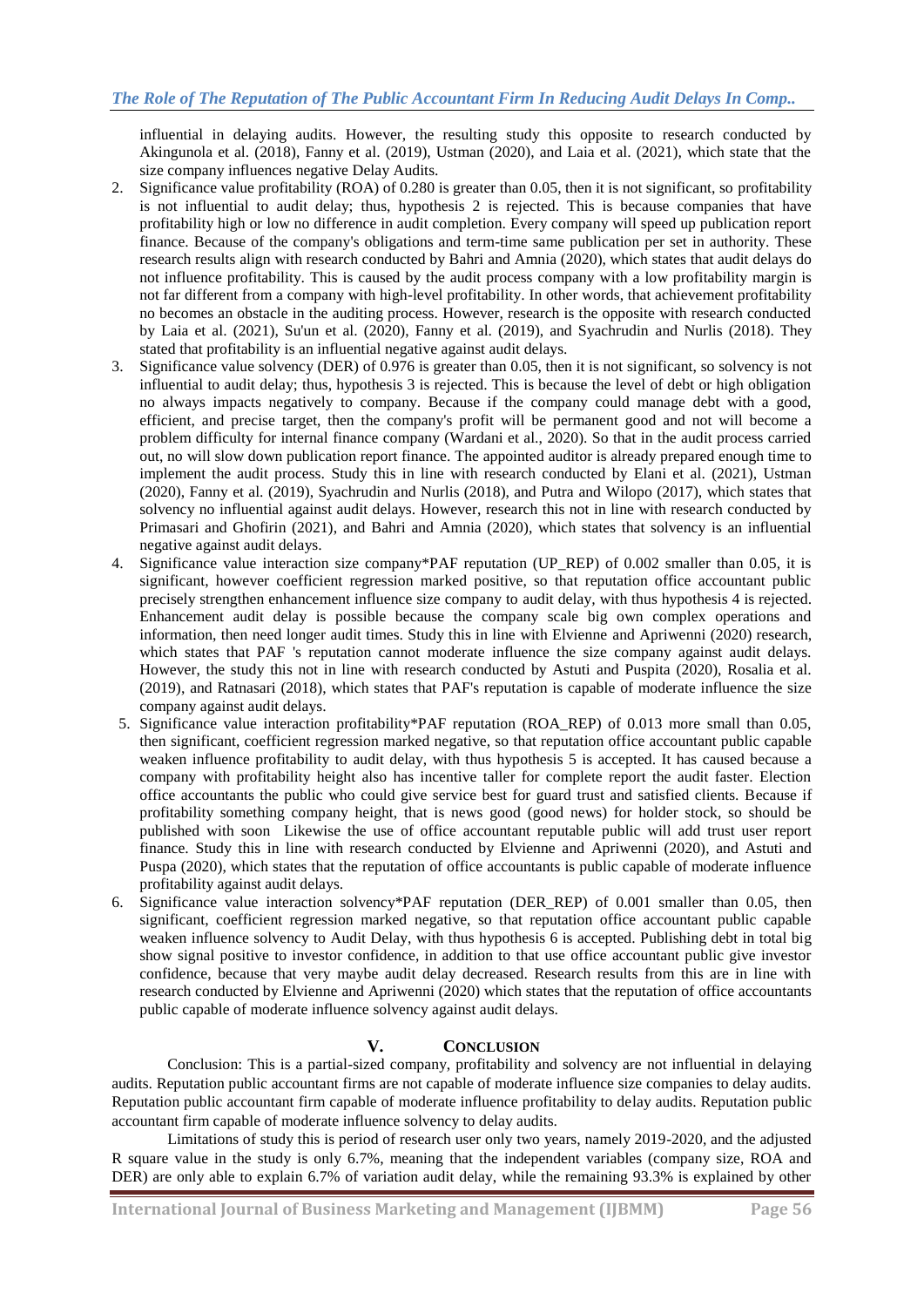variables that do not include in models. Based on base limitations, the next recommended study could add period research and other variables affecting audit delay.

Research results in this support the signalling theory, proving that the reputation of public accountant firms capable of moderate influence profitability and solvency on audit delay so that audit delay can decrease. Practical results in a study are expected to benefit leadership public accountant firms for guard reputation because proven could reduce audit delays. Likewise, issuers and investors should notice the reputation of public accountant firms in the implementation of financial statement audits.

#### **REFERENCES**

- [1]. Akingunola, R. O., Soyemi, K. A., & Okunuga, R. (2018). Client Attributes and the Audit Report Lag in Nigeria. *Market Force*, 13(1), 30-41.
- [2]. Aronmwan, E., Ashafoke, T. O., & Mgbame, C. O. (2013). Audit Firm Reputation and Audit Quality. *European Journal of Business and Management*, 5(7), 66–75.
- [3]. Ashton, R., Wilingham, J., & Elliot, R. (1987). An Empirical Analysis of Audit Delay. *Journal of Accounting Research*, 25(2), 275-292.
- [4]. Astuti, P., & Puspita, E. (2020). Audit Reputation as Moderating Effect of Operating Profit, Audit Tenure, and Company Size on Audit Delay. *MAP Journal*, 5(2), 66-78
- [5]. Bahri, S., & Amnia, R. (2020). Effects of Company Size, Profitability, Solvability and Audit Opinion on Audit Delay. *Journal Of Auditing, Finance, And Forensic Accounting*, 8(1), 27-35
- [6]. Brigham, E. F., & Houston, J. F. (2009). *Fundamentals of Financial Management, 12'th Edition,* South-Western, a part of Cengage Learning
- [7]. Choi, B. B., Lee, D. & Psaros, J. (2013). An analysis of Australian Firm Carbon Emission Disclosures. *Pacific Accounting Review, 25* (1), 58-79.
- [8]. Elani, E., Agustin, C. R., Sulastri, E. D., Akbar, M., & Hidaya, R. (2021). The Effect of Company Size, Profitability, And Solvency on Audit Report Lag on Lq-45 Companies Listed in Indonesian Stock Exchange Period 2018-2020. *Review Of International Geographical Education*, 11(5), 846-858
- [9]. Elvienne, R., & Apriwenni, P. (2020). Effect of Profitability, Solvency, and Firm Size on Audit Delay With PAF's Reputation As Moderator. *Journal of Accounting*, *8* (2), 125–147.
- [10]. Fanny, D. R., Septiyanti, R., & Syaippudin, U. (2019). Analysis of Factors Affecting the Audit Delay in Manufacturing Companies Listed on Indonesia Stock Exchange in 2013-2015. *International Journal for Innovation Education and Research.* 7(12), 289-297
- [11]. Ghozali, I. (2018). *Multivariate Analysis Application with IBM SPSS 25 Program*. Semarang: Diponegoro University Publishing Agency.
- [12]. Gustini, E. (2020). The Influence of Company Size, Profitability, Solvency and Type of Industry on Audit Delay in LQ45 Companies Listed on the Indonesia Stock Exchange. *Scientific Journal of Today's Global Economics*, 11(01), 71–81.
- [13]. IDX. (2017). *Announcement of Submission of Audited Financial Statements Ended as of December 31, 2016, No.:Peng-LK-00005/BEI.PP1/05-2017, No.:Peng-LK-00017/BEI.PP2/05-2017 and No.:Peng - LK-00005/BEI.PP3/05-2017*.
- [14]. IDX. (2018). *Announcement of Submission of Audited Financial Statements Ending as of December 31, 2017, No.:Peng-LK-00007/BEI.PP1/05-2018, No.:Peng-LK-00005/BEI.PP2/05-2018 and No.:Peng - LK-00009/BEI.PP3/05-2018*.
- [15]. IDX. (2019). *Announcement of Submission of Audited Financial Statements Ending as of December 31, 2018, No.:Peng-LK-00008/BEI.PP1/05-2019, No.:Peng-LK-00008/BEI.PP2/05-2019 and No.:Peng - LK-00008/BEI.PP3/05-2019*.
- [16]. IDX. (2020). *Announcement of Submission of Audited Financial Statements Ending as of December 31, 2019, No.:Peng-LK-00005/BEI.PP1/07-2020, No.:Peng-LK-00005/BEI.PP2/07-2020 and No.:Peng - LK-00006/BEI.PP3/07-2020*.
- [17]. Jeleel, A., & Olayiwola, B. (2017). Effect of Leverage on Firm Performance In Nigeria: A Case of Listed Chemicals and Paints Firms In Nigeria. *Global Journal of Management and Business Research,*  17(2), 14-24
- [18]. Laia, P. M., Purba, R. B., & Sipahutar, T. T. U. (2021). The Effect of Company Size, Profitability, Audit Opinion And Company Age on Audit Delay on Property and Real Estate Companies in IDX, *Budapest International Research and Critics Institute-Journal.* 4(4), 12425-12433.
- [19]. OJK (Financial Services Authority) (2016). OJK Regulation No. 29/POJK.04/2016 regarding Report annual issuer or Public Company
- [20]. OJK (Financial Services Authority) (2020). SP 18/DHMS/OJK/III/2020 OJK Press Release Relaxes Reporting Deadline Finance and GMS.
- [21]. Owolabi, S. A., & Inyang U. E. (2013). International Pragmatic Review and Assessment of Capital

**International Journal of Business Marketing and Management (IJBMM) Page 57**